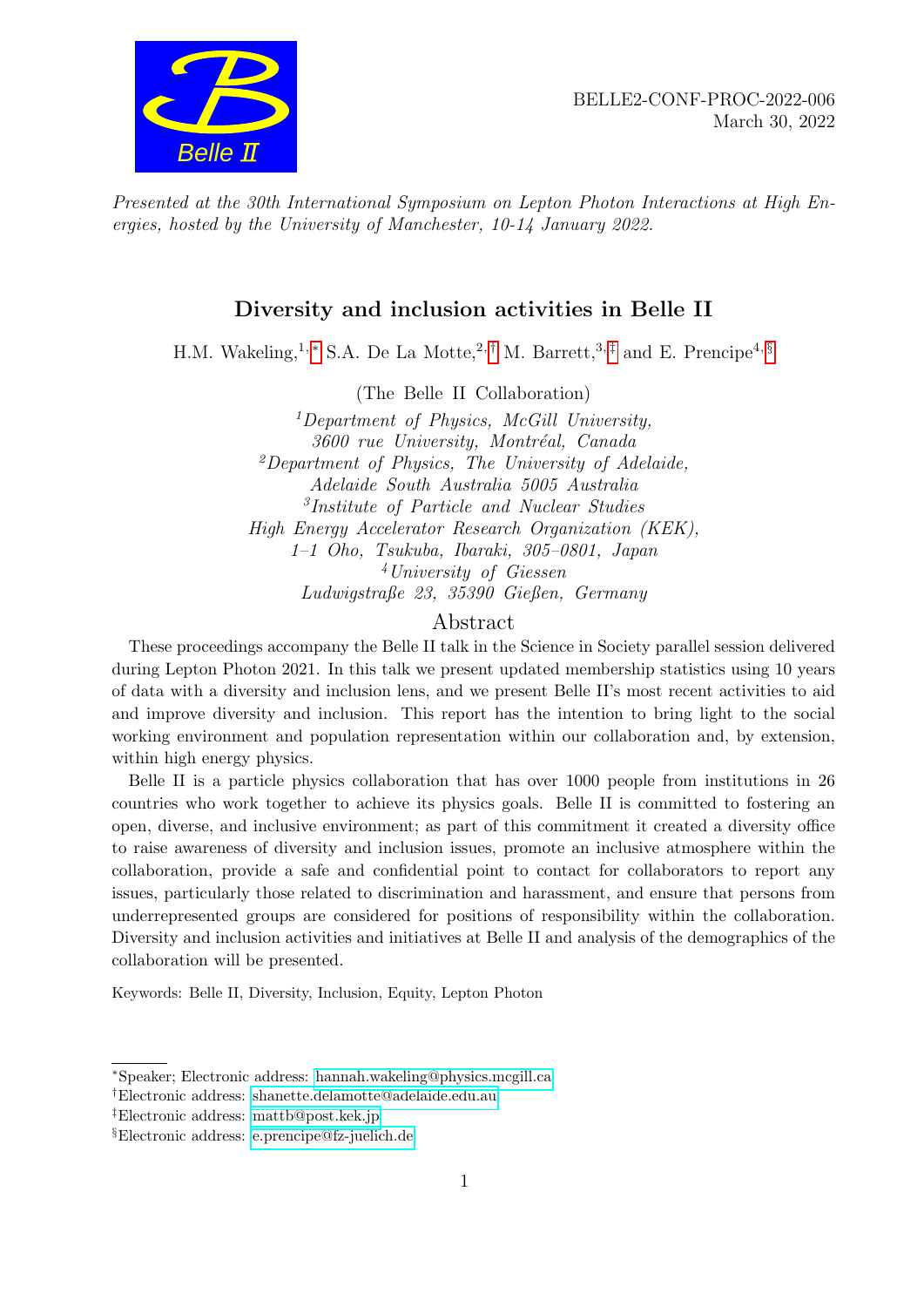#### Introduction

Belle II is a high energy physics collaboration located in Tsukuba, Japan. Belle II is the particle detector at the collision point of the asymmetric  $e^+e^-$  SuperKEKB accelerator. At the end of the 2021 Japanese fiscal year (JFYear), Belle II had 1120 active members registered spread over 4 continents. This paper will introduce the Belle II collaboration and the efforts to research and improve on diversity and inclusion within the collaboration. Section [1](#page-1-0) will present the statistics collected from the collaboration's membership registrations. Results were first presented at ICHEP2020 [\[1\]](#page-4-0), which included insights into the first Belle II membership survey taken in 2018. The reader is directed to those proceedings for more information on the survey. Belle II has the intention to conduct the next membership survey imminently.

Section [2](#page-3-0) will exhibit some of the actions Belle II has been taking, and will take, to promote diversity and inclusion.

#### <span id="page-1-0"></span>1. BELLE II COLLABORATION DEMOGRAPHICS

This section utilises data from 10 years of Belle II registration data from the Belle II member registration platforms from 2011 - 2021. This data is studied with a diversity and inclusion lens, with a particular focus on gender representation due to the data available for analysis. In 2017, Belle II migrated from a previous system, maintained by the Belle II secretariat, to the Belle II Membership Management System (B2MMS), maintained by Belle II Collaborative Services. Due to this migration, results for 2017 may appear anomalous and should not be taken as indicative of real trends.

Within the B2MMS, it is required that a member submit their name, title, gender, email, institution and membership category (i.e. Ph.D. student, faculty, etc.) to register as part of the Belle II collaboration. As of January 2022, gender is no longer required to be defined as either 'Male', 'Female' or 'Other'; an option for the field to be left blank has been added to allow members not to disclose their gender. Here we acknowledge that this does not allow non-cisgender members to specify their gender if they wish to, and possible solutions to this will be discussed at future diversity and inclusion meetings. This form of data taking biases data and can make it hard for non-cisgender members to feel welcomed into our community before they have even officially joined the collaboration. Currently no member has declared themselves as 'Other' in the B2MMS. If there are indeed non-binary Belle II members, this lack of declaration indicates difficulties in gender affirmation within the workplace or due to legal reasons.

Additionally, in the following figures there is an 'unspecified' category; this is a relic from the 2017 changeover of systems where the gender field was empty in the pre-B2MMS system. In the following histograms it is necessary to combine 'other' and 'unspecified' into one category as underrepresented persons are identifiable due to low statistics. We as a collaboration will maintain and pursue true anonymity of our membership data.

Between the years 2011 to 2021 the number of total members at Belle II has approximately tripled. In only 10 years, the proportion of female-identifying members has approximately quadrupled from 57 members in 2011 to 201 members (Figure [1\)](#page-2-0). However, the percentage of female-identifying members within the collaboration is still only increasing at an average of 0.57% each year (calculated from the overall percentage increase of 5.7%, from 12.2% to 17.9%). In comparison to the ICHEP2020 reported rate of 0.4%, Belle II is moving in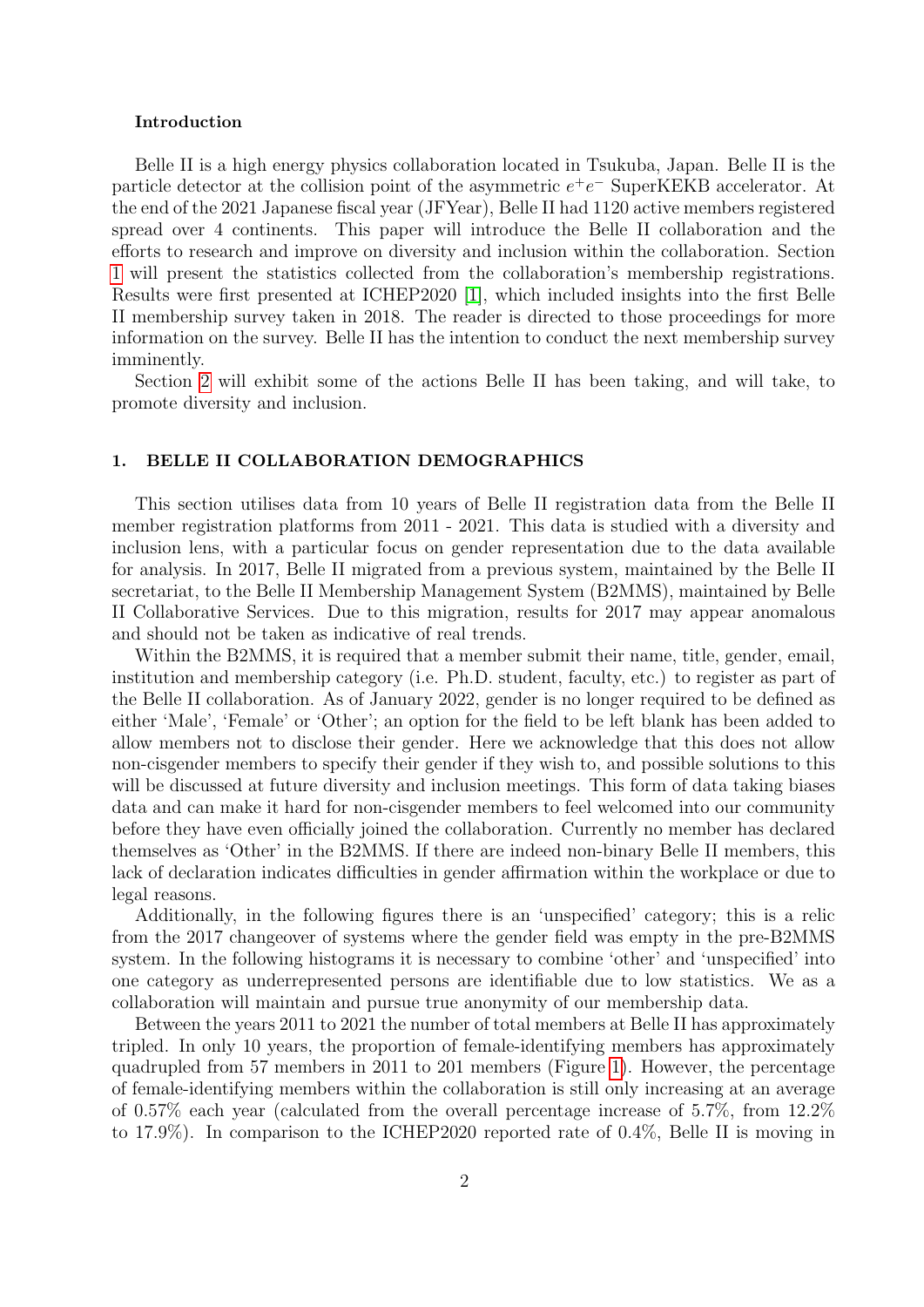<span id="page-2-0"></span>



FIG. 1: The number and gender of Belle II Collaborators, from years 2011 to 2021. Data taken from Belle II membership declaration, where 'other' refers to non-binary gender identity and 'unspecified' refers to undeclared gender information.

FIG. 2: The number of collaborators of the Belle II Collaboration by region and gender.

the right direction with an increase in rate of the number of female-identifying members. However this is insufficient as, at this rate, Belle II would only reach parity in 2078. 56 years is beyond the predicted lifetime of the Belle II experiment.

We next compare the gender of collaborators by region they work in, based on their registered institution. When compared to similar graphs produced by the ATLAS Collaboration [\[2\]](#page-4-1) we see that we have a much larger proportion of collaborators from Asian institutions than ATLAS. Japan alone contributes 15.00% of the collaboration, so is separated from the 'Asia' region for clearer presentation. One particularly interesting observation can be taken from Figure [2,](#page-2-0) through the comparison of regions with approximately equal numbers of members and therefore similar representation within the collaboration. Comparing Japan, which represents 15.00% of the collaboration, to Northern America which represents 15.18% of the collaboration, we can see that Japan has a higher representation of women than Northern America, almost 17.86% compared to 12.35% respectively. Within Belle II, the representation of women as a percentage drops as their careers progress from postgraduate to permanent faculty, shown in Figure [3.](#page-3-1) The under-representation of women increases as their career progresses from postgraduate to permanent faculty. This effect is likely influenced by the age of members who are in their later career stages. The increase in percentage of people who identify as underrepresented minorities in science has been gradual over the last few decades. Though this effect may exist at Belle II, we are not entirely exempt from the coined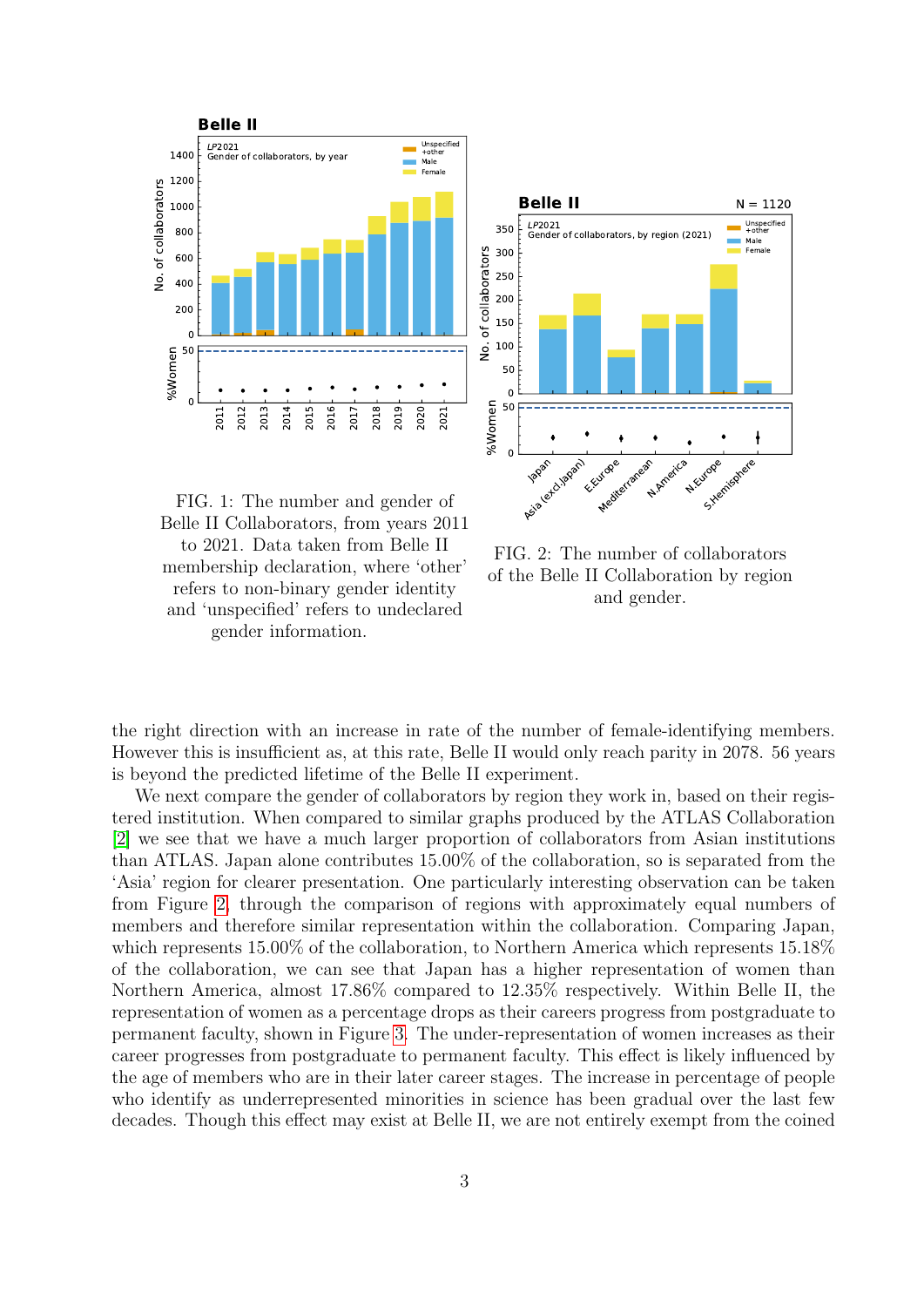<span id="page-3-1"></span>

the Belle II Collaboration by position and gender.

FIG. 4: The percentage of people in the specified roles or recognised involvement who identify as women.

(and passively termed) 'leaky pipeline' effect, as there is a drop in gender representation at the permanent faculty level.

Figure [4](#page-3-1) shows the percentage of women in recognized involvement in the collaboration by year. The figure shows an upwards trend over the last 10 years of data collection, but leaves a lot of room for improvement. Internal talks are often given by those in leadership roles such as group chairs. These positions have a low percentage of female representation, therefore the fact that there are even fewer women doing internal talks is not surprising.

## <span id="page-3-0"></span>2. BELLE II DIVERSITY AND INCLUSION ACTIONS

Having a large, culturally diverse collaboration has led to Belle II establishing a code of conduct. Belle II included the first iteration of the code of conduct in the Belle II bylaws in October 2017 and then updated them in 2018. More details can be found in Reference [\[1\]](#page-4-0) and on the Belle II diversity webpage [\[3\]](#page-4-2).

Belle II uses its active social media platforms to raise awareness of diversity and inclusion events such as International Women's Day, LGBTSTEM Day, and Colour Blind Awareness Day. The posts are always published in both Japanese and English. In 2019, Belle II became an official supporter of LGBTSTEM Day, through unanimous endorsement of our Institutional Board. Belle II changes its profile picture for the day to a logo with an LBGTQ+ rainbow flag background, and also makes a skin available for profile pictures on Facebook. We encourage other research institutions to support each LGBTSTEM day.

Belle II has been working on other new projects, some of which shall be mentioned as follows. Belle II has been improving certain language used in computing and physics. In